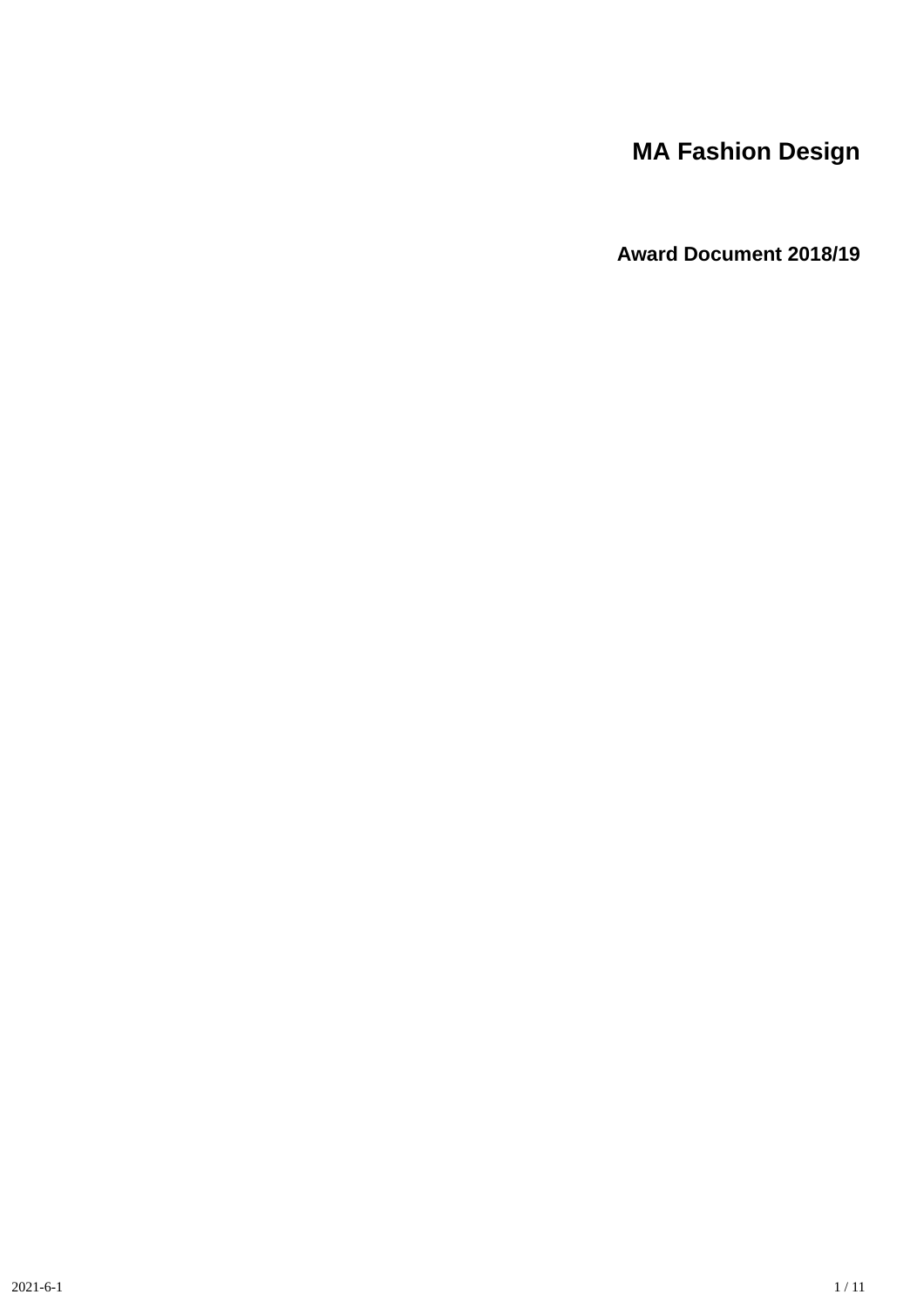# **Course Map - MA Fashion Design**

|                                                                                  | Stage 1                                                                        |                                                                         |
|----------------------------------------------------------------------------------|--------------------------------------------------------------------------------|-------------------------------------------------------------------------|
| Study Block 1                                                                    | Study Block 2                                                                  | Study Block 3                                                           |
| <b>AD710</b><br><b>Experimental Practice</b><br>Compulsory<br>(40 credits)       | <b>AD740</b><br><b>Creative Futures</b><br>Compulsory<br>(20 credits)          | AD750<br><b>Independent Major Project</b><br>Compulsory<br>(60 credits) |
| <b>FAD710</b><br>Design 1: Diagnosis & Exploration<br>Compulsory<br>(40 credits) | <b>FAD730</b><br>Design 2: Concept & Development<br>Compulsory<br>(40 credits) |                                                                         |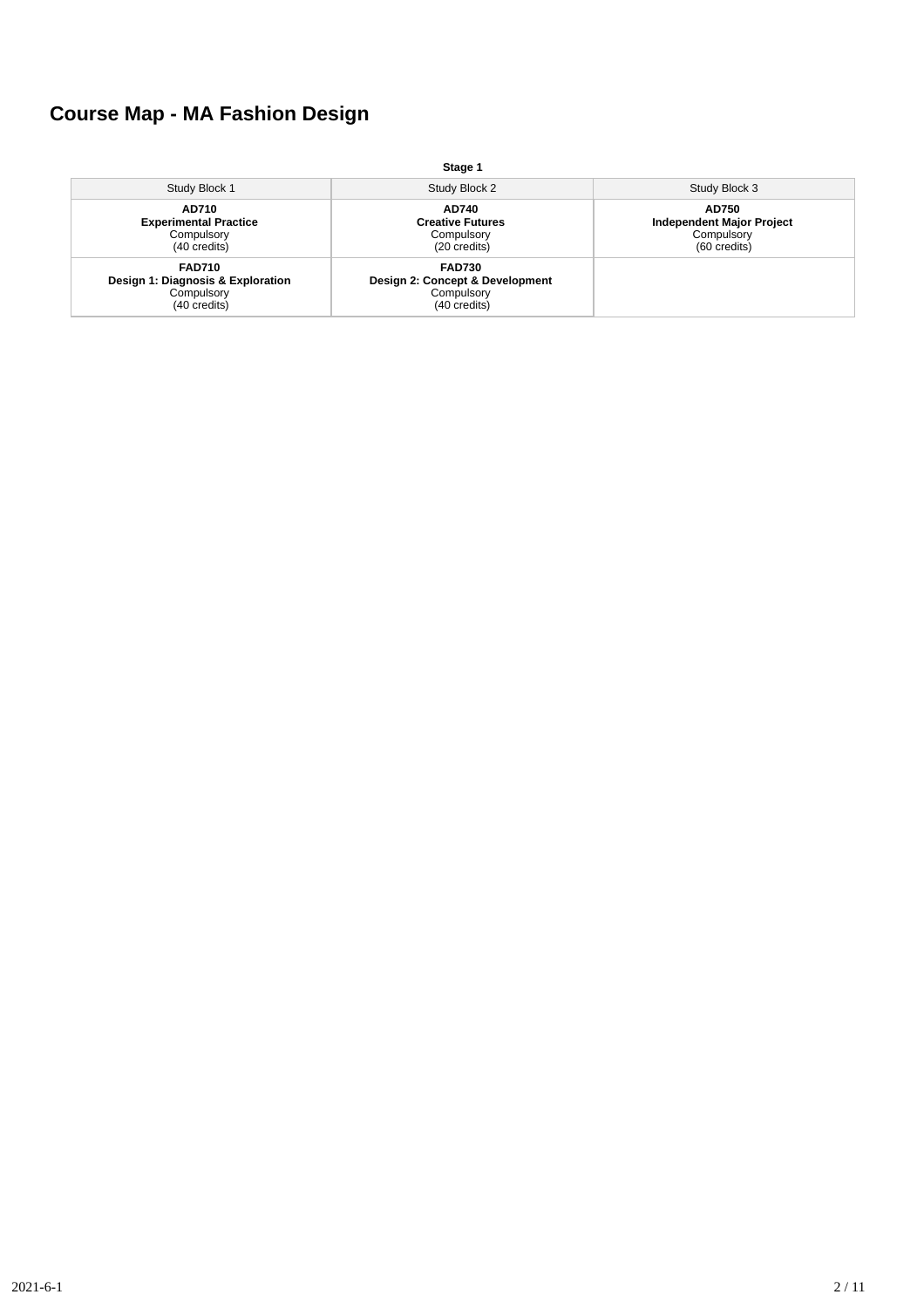# **General Course Information**

| <b>Status</b>                                                       | Approved                                                                                                                                                                                                                   |
|---------------------------------------------------------------------|----------------------------------------------------------------------------------------------------------------------------------------------------------------------------------------------------------------------------|
| <b>Qualification (course type)</b>                                  | Postgraduate Course                                                                                                                                                                                                        |
| <b>Course Title</b>                                                 | <b>MA Fashion Design</b>                                                                                                                                                                                                   |
| Intermediate Qualification(s)                                       | PG Cert, PG Dip                                                                                                                                                                                                            |
| <b>Awarding Institution</b>                                         |                                                                                                                                                                                                                            |
| <b>Location of Delivery</b>                                         | OFF CAMPUS (DISTANCE OR BLENDED LEARNING)                                                                                                                                                                                  |
| <b>Duration of course</b>                                           | 1 years                                                                                                                                                                                                                    |
| Professional, Statutory and<br><b>Regulatory Body Accreditation</b> |                                                                                                                                                                                                                            |
| <b>Accreditation Renewal Date</b>                                   |                                                                                                                                                                                                                            |
| <b>UCAS Code</b>                                                    |                                                                                                                                                                                                                            |
| <b>Relevant External Benchmarking</b>                               | • Art & Design $(2017)$ - QAA<br>Master's Degree Characteristics Statement (2015) - QAA<br>$\bullet$<br>Enterprise and entrepreneurship education: Guidance for UK Higher Education<br>$\bullet$<br>providers (2012) - QAA |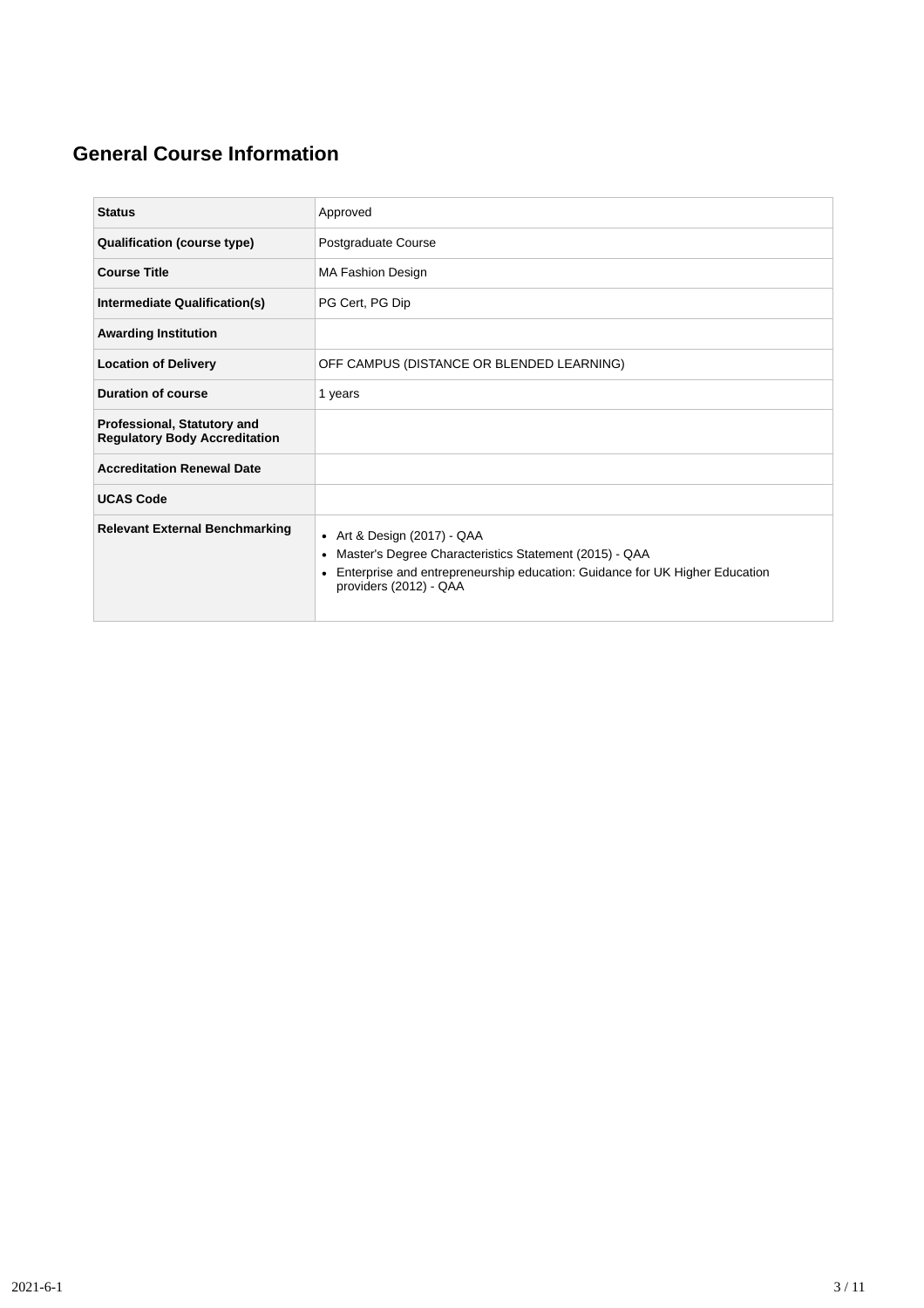# **Course Aims**

### **Entry requirements**

For entry onto our Master's programmes at CSVPA we recognise a wide variety of qualifications and/or relevant experience. We encourage applications from people of all ages, backgrounds and cultures, with demonstrable experience and interest in their subject whom we believe will benefit from study at postgraduate level.

The minimum entry qualifications for our MA programmes are:

- A good BA (Hons) degree or equivalent qualification in art or design or a closely related subject.
- A portfolio demonstrating appropriate skills, research and prior experience of the subject.
- A Personal Statement that tells us about you, your approach to practice, and your ambitions and aspirations for the future.

All portfolios and applications will be approved by the Head of Department or relevant Course Leader. Where possible, we will invite you to meet us through an informal interview online or in person.

Applications without the qualifications or disciplinary background identified above but who demonstrate relevant experience, necessary skills and intellectual achievement needed to succeed on the course will be considered on an individual basis. Equivalent experience should be evidenced with a professional CV. In some cases students may be required to complete a Graduate Diploma or Pre-Master's before progressing onto MA programmes.

The minimum level of attainment required for admission onto a programme in the Postgraduate regulations is a score of 6.5 overall with a minimum of 5.5 in each component of the British Council IELTS Academic English Test, or equivalent.

Please follow the links below for additional information on our entry requirements along with the specific requirements of the course as well as information on fees and funding.

<http://www.csvpa.com/art-and-design/ma-art-design/course-details/entry-requirements.htm#menu>

<http://www.csvpa.com/art-and-design/ma-art-design/course-details/about.htm#menu>

<http://www.csvpa.com/art-and-design/ma-art-design/course-details/fees.htm#menu>

<http://www.csvpa.com/art-and-design/ma-art-design/course-details/student-finance.htm#menu>

### **Educational Aims**

MA Fashion: Design is an intensive programme in a supportive and encouraging learning environment that empowers our graduates to fulfil their individual potential as creative, ethical and innovative individuals with the skills, knowledge and confidence to take the next steps into creative careers or further study.

All postgraduate programmes at CSVPA share the following common aims:

- To encourage our graduates to recognise their individual strengths by building confidence in their ability to communicate their own creative thinking, originality and vision.
- To enable students to master the subject specific, technical and digital skills necessary for careers in the creative industries.
- To advance research and enquiry as a driver for creative practice.
- To engage students with opportunities for collaboration that models the 'real life' cross-cultural and multi-disciplinary nature of the creative industries worldwide.
- To provide students with the opportunity to complete an informed and intelligent research project that joins up theory and practice, reflects their originality and ambition, and is built upon independent research, critical thinking, technical competence, and advanced scholarship.
- To develop our graduates as responsible future professionals with an informed understanding of the critical, ethical, technological and professional contexts of global creative practice.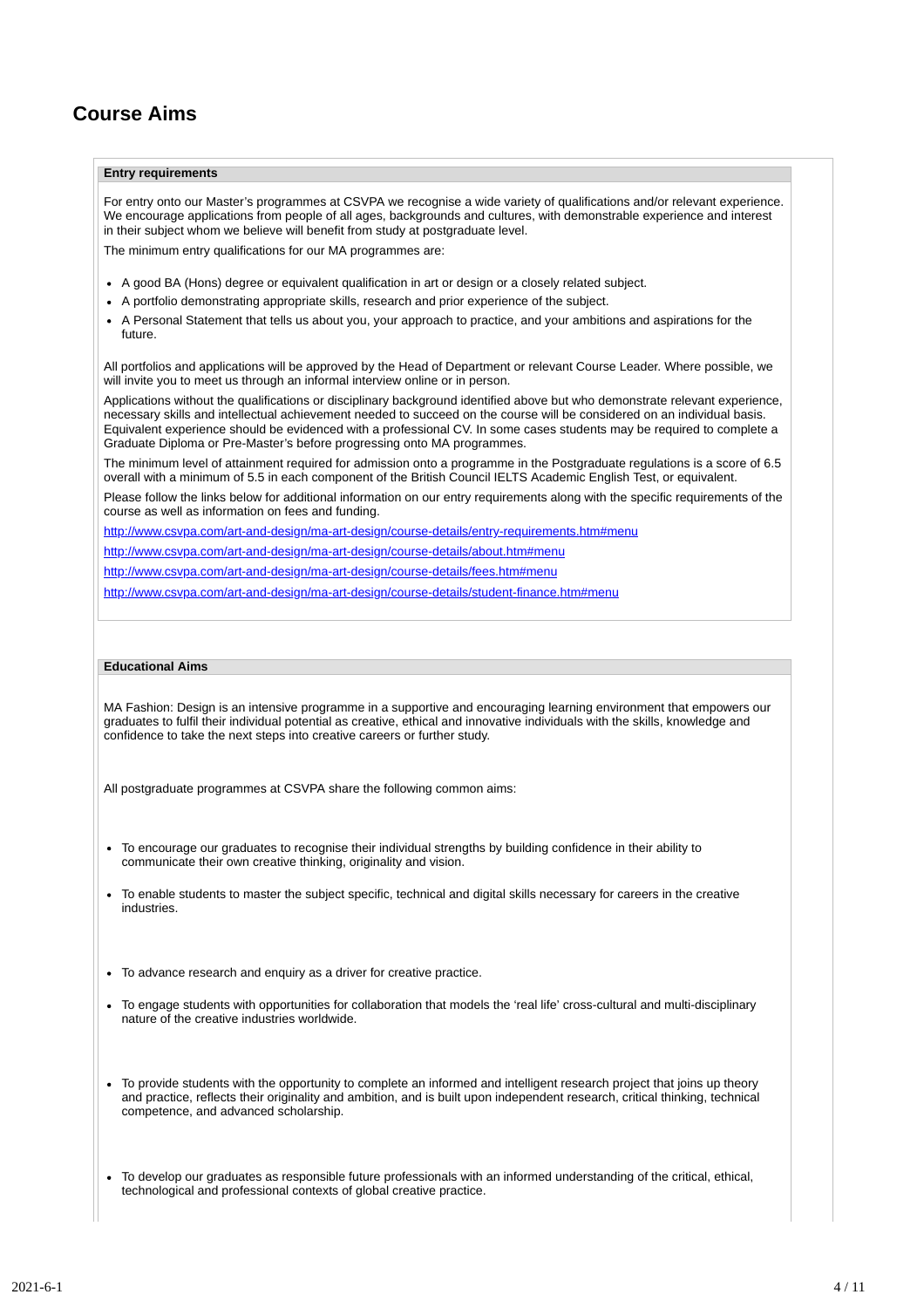| • To build professional behaviours and approaches through industry projects and live briefs, work placements and<br>professionally oriented projects and exhibitions.                       |
|---------------------------------------------------------------------------------------------------------------------------------------------------------------------------------------------|
| • To develop students as reflective practitioners engaged with lifelong learning and continuing professional development<br>in the world of work or ongoing postgraduate study.             |
| <b>Learning Outcomes</b>                                                                                                                                                                    |
|                                                                                                                                                                                             |
| All of our MA programmes at CSVPA share the following Learning Outcomes. Upon successful completion of this award,<br>you should be able to:-                                               |
| 1. Conduct independent research and apply critical methodologies and scholarship to advance your practice.                                                                                  |
|                                                                                                                                                                                             |
| 2. Master and deploy the necessary specialist and technical skills to realise and present outputs in an appropriate<br>format and to professional standards.                                |
| 3. Develop a critical framework for your creative activity informed by current issues and debates shaping the practice of<br>art and design.                                                |
| 4. Critically appraise information, methods, practices or arguments as the basis for innovative approaches to complex<br>problem-solving and speculative and/or real world problem-setting. |
|                                                                                                                                                                                             |
|                                                                                                                                                                                             |
| 5. Communicate complex information, persuasive argument and clear intention in appropriate visual, material, oral and<br>written forms.                                                     |
| 6. Articulate a high level of individual ambition, originality and entrepreneurial vision within your own pathway and in<br>dialogue with wider contexts.                                   |
|                                                                                                                                                                                             |
| 7. Locate yourself and your practice within appropriate critical, historical, global, ethical, industry and/or professional<br>contexts.                                                    |

## **Course specific employability skills**

### **Career/future study opportunities**

The course provides students with the experience and expertise to pursue a variety of career possibilities in the fashion industry in the UK and worldwide.

Career advice is embedded throughout the programme. Teaching and Learning is provided by a team of experienced and industryactive HE staff and supported by Visiting Lecturers working across the fashion design and business sector.

1:1s provide students with advice on preparing for careers, while visiting speakers share their own career histories and advice on getting into relevant industries. Technical workshops enable students to develop professional skills necessary for their chosen careers. Visiting Lecturers from the fashion and creative industries more widely offer insight and advice.

Our embedded work placements encourage students to research and identify a variety of appropriate opportunities in the fashion industry, and offer students the opportunity to gain work experience or secure advice from a professional mentor as appropriate to individual stages of development.

The programme's emphasis on self-directed learning, research-informed practice, and the development of advanced research skills and methodologies prepares students for the pursuit of further study and research degrees at postgraduate level.

### **Structure of Course Delivery**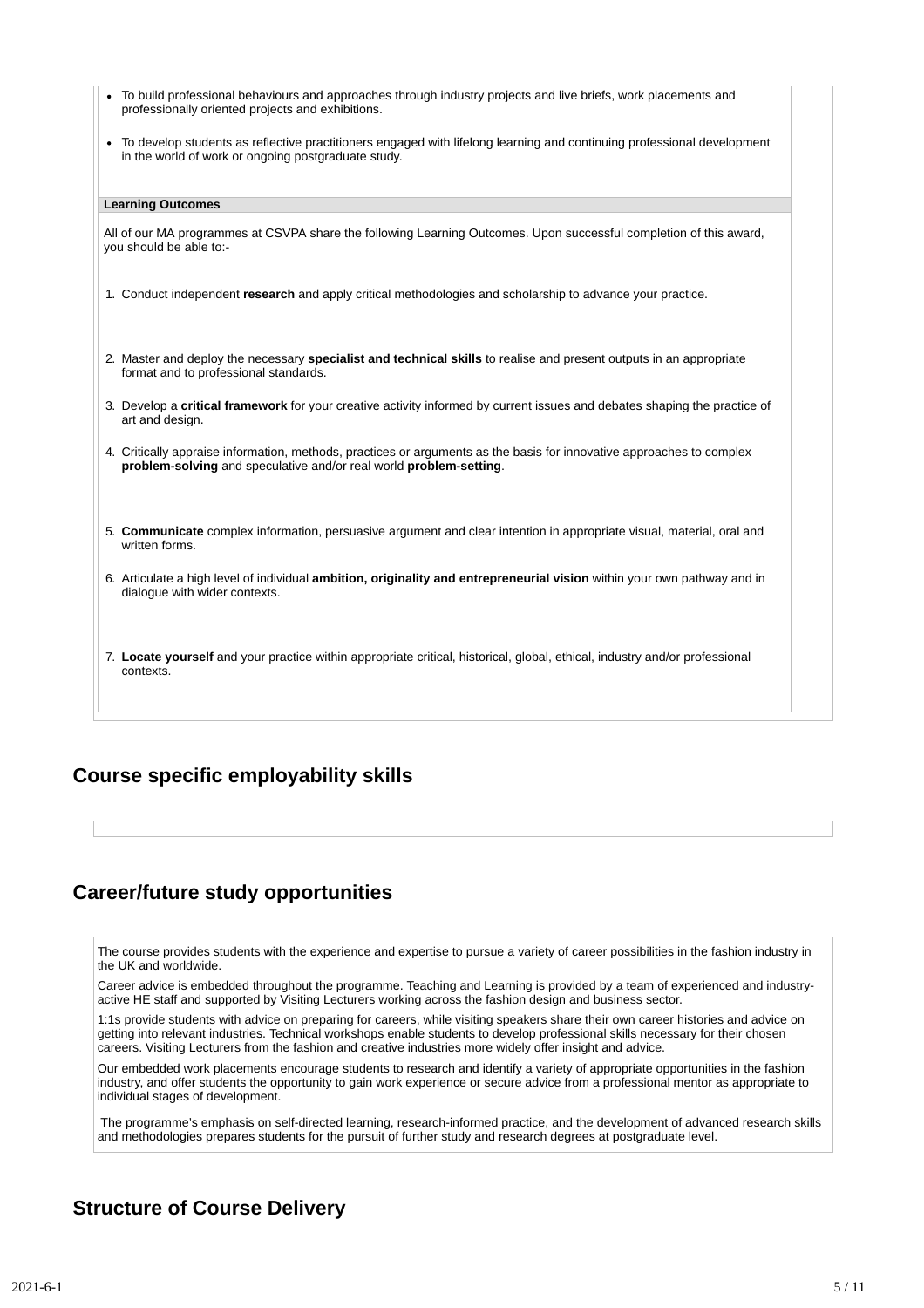### **Distinctive Features**

**MA Fashion: Design** at CSVPA is a contemporary postgraduate programme tailored to develop your individual approach to fashion design, giving you the professional skills, confidence and creative focus necessary for a careers in the fashion industry. The Fashion School at CSVPA aims to produce versatile, creative individuals, with a strong sense of personal identity and a considered, contemporary aesthetic who are ready to operate within both the commercial and conceptual realms of fashion.

Throughout the 12-month programme based in our central Cambridge studios, you will work closely with our team of inspirational professional tutors to refine your expertise and creative process, deepen research skills and concept development, and apply your individual approach to the creation and presentation of a final collection with a strong design direction and personal signature.

The ethos of all our Fashion courses at CSVPA centres on creating a professional and stimulating environment in which students develop and explore their own creativity. Maintaining the Atelier approach at postgraduate level, with tightly monitored class sizes, high contact hours, extensive studio time and allocated working spaces, students have all the tools to advance their individual approach to design within a bespoke contemporary fashion context.

You will build existing skills, experiment, and refine your design process as you explore contemporary fashion design today. At the same time you will develop the research skills and critical enquiry at the heart of the design process and be introduced to current thinking in critical design practice to help you develop your own voice and locate your own practice within relevant theoretical, ethical, technological and global contexts in which you will work in the future You will develop awareness of critical and ethical issues impacting on the fashion industry and its global impact, including supply chains and labour, fabric and materials technologies and sustainability, in order to develop and independent and responsive approach to fashion design that might challenge existing practices and propose new solutions. Practical knowledge is enriched through lectures and seminars that introduce historical and theoretical debates concerning the fashion image and its importance in digital and post-digital culture.

Opportunities for placements, mentoring or business-related projects within the programme are designed to help you establish national and international industry contacts and networks, build your CV, and give you experience of working within a professional creative environment to prepare you for future work. Workshops and talks from Visiting Lecturers provide professional insight and career advice, as well as introducing new skills.

Alongside lecturers in design, pattern-cutting and technical skills, students on MA Fashion: Design are also supported by an inter-disciplinary staff team available across our postgraduate programmes, giving you the flexibility to support your design work with expert tuition in graphic design and fashion media, branding and promotion, illustration, animation and video in order to build your brand and communicate your unique vision. In addition, you will be supported to explore new technologies, materials and production processes by collaborating with industry and academic expertise in the city. Tutorial advice is provided to enable you to realise a wide range of final project outcomes that support your collection: these might include installation, fashion magazine, film or website, interactive experience, curated exhibition, promotional packaging or branding.

#### Local-Global:

We celebrate the 'local', encouraging our students to engage with Cambridge's historic surroundings, home to one of the most dynamic student communities in the world. Located in one of the UK's top ten hotspots for technology and creative entrepreneurship, our students take advantage of opportunities offered by expertise in the city's universities and the region's Silicon Fen, forging collaborations that link creative arts practice to the design and technology industries on their doorstep as evidenced in previous MA projects in interactive digital design and holographic experience, education, and fashion technology and materials.

At the same time we are an international community with staff and students from all over the world: we work together to develop both our home and international students as the informed and responsible graduates that will be tomorrow's global citizens. Induction activities and cross-disciplinary collaborative projects embed our shared values, professional responsibilities and ethical behaviours from the start. Throughout our postgraduate programmes we work together to build the foundations of a solid and supportive community of practice, actively sharing the diversity of our experience and knowledge while building lasting international networks for the future.

### Resources:

All students on our MA programmes have access to a wide range of resources to support the hybrid nature of contemporary practice across art and design. Resources include wood and metal 3D workshops; wet dark room and digital suites; drawing studio; live performance studio; studio facilities for product, fashion and portrait photography; industrial sewing machines and Gerber technology; industry-standard software including Adobe Creative Suite and Maxon Cinema 4D.

In addition to facilities and expertise offered at CSVPA, students have been supported to collaborate with experts and engineers from the local creative technology industry and University of Cambridge and gain access to leading-edge technology and equipment through Cambridge Makespace.

#### *Course Structure*

**MA Fashion: Design** is delivered over one calendar year for full-time students. You will study for three Study Blocks. Each block consists of 12 teaching weeks plus 3/4 assessment weeks.

Study Block 1 invites you to build your knowledge of the essential skills necessary for fashion design. After a diagnostic induction, in the module **Design 1: Diagnosis & Exploration** you will undertake a series of projects that help you strengthen your knowledge of the fundamental design principles and processes, develop your creative signature, and explore new materials, technologies and approaches. You will make connections to the history and theory of fashion to reflect on the centrality of fashion, its imagery and its objects, in the global digital culture of the contemporary world. In **Research Practice** you will develop the advanced research skills necessary for postgraduate study, applying them to projects that explore the historical and contemporary landscape of design and help you to build a critical framework in which to locate yourself and your developing practice.

Study Block 2 looks ahead, and is designed to prepare you for your future in professional practice. In **Design 2: Concept & Development** you will enhance your idea generation and be supported to enter appropriate industry and international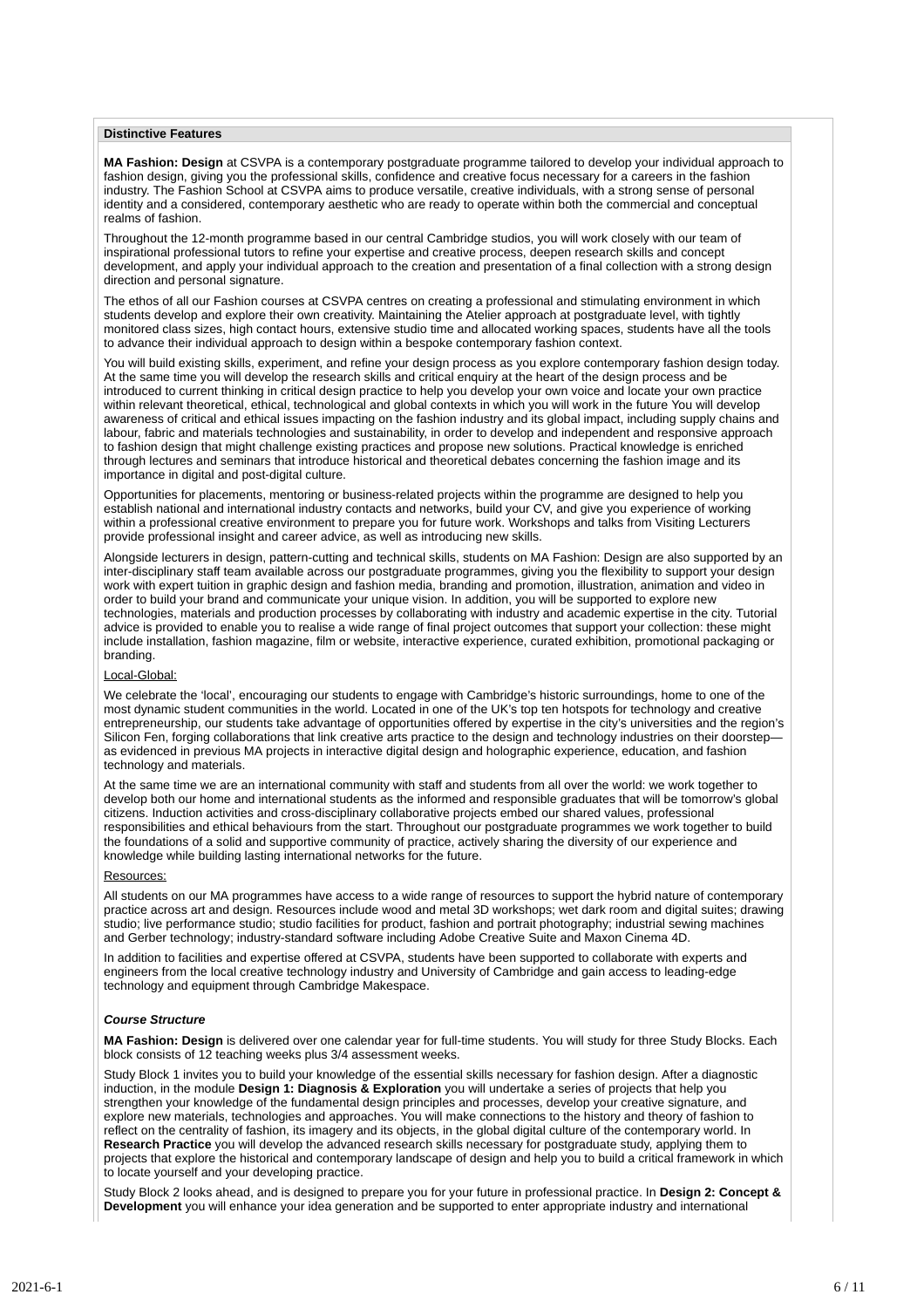competitions to gain targeted public exposure for your work and develop a professional approach. The focus this term is on developing the independent, enquiry-based and self-initiated project that maps your area of future focus by generating ideas and researching the concepts, methods and technologies that will inform and drive the development of your final collection. Your position as an emerging designer will be strengthened through **Creative Futures**, in which you will work with other MA students to explore the critical, technological, environmental, geo-political and ethical issues that impact on contemporary creative practice—and the ways in which artists and designers today are responding to the challenges we face today, while speculating about what tomorrow may bring.

As part of this module you will have the opportunity apply for an internship (including competitive internships offered by our partner Hearst Magazines UK). Alternatively, you will identify and approach a mentor within an area of interest in the fashion industry, or design and develop a professional or industry-facing project around your own emerging practice. In the past, fashion students at CSVPA have been successful at securing work experience at brands including Chalayan and Peter Pilotto, as well as *ELLE Ukraine*.

By building on your engagement with the contemporary professional practice of your discipline and the exploratory projects and prototypes you have already completed, you will have the confidence and skills to realise a final collection in the capstone module **Independent Major Project** in Study Block 3.

Over the summer term you will focus on realising, finessing and exhibiting a final collection that is the culmination of your research and development. You will lead the project—but you will be guided and supported every step of the journey, with regular group seminars, 1:1 tutorials and technical support to deliver your final outcome. You will continue to chart your progress in your ongoing Critical Reflection Journal, and your final project will be supported by an analytical and critical report that puts it into relevant critical context. You will also be supported in perfecting and presenting a professional portfolio. The MA culminates in a group show where you will consider the professional and public presentation of your final project, working together to design and promote an event that celebrates the end of your studies—and marks your next step into an exciting creative future.

# **Course Assessment Strategy**

Our MA programmes at CSVPA use both formative assessment and summative assessment to support students' success.

Formative assessment (assessment for learning) provides opportunities for students to identify their strengths and weakness, and focus on areas to work on. Formative assessment is carried out throughout the programme, and is an integral part of weekly seminars, tutorials and review of portfolio and reflective journals. Formative feedback and developmental 'feedforward' is delivered through regular peer review, group crits and 1:1s, as well as more formally at the end of projects. Key skills of self-reflection, communication and interpersonal abilities are developed through these sessions that are both tutor and progressively student-led. All students are required to present, listen and feed back to their peers. Formative assessment within each module provides guidance, direction and support as individual approaches to project work are developed towards the submission for summative assessment at the completion of each module. Feedback provided is designed to guide deep understanding of student's individual progress against the aims of each module—and the course in general. All students are required to keep an ongoing log of all feedback as part of the reflective journals, and submit this in support of project work at assessment points.

**Summative assessment** is carried out at the end of each module and is based on the extent to which the student has met the module Learning Outcomes; comments, indicative grades mapped against assessment criteria and developmental feedback is provided alongside the numerical grade. Summative assessment is intended to identify what has been learned (assessment of learning) and therefore assessed marks count toward the module grade awarded. The assessment strategy and criteria are clearly described in every written brief and mapped appropriately to the module Learning Outcomes. Assessment criteria are additionally communicated at each project briefing and mid-point review.

Assessment for the MA takes many forms. For all modules, a portfolio of assessment is required, that may consist of a number of different elements that record and measure student engagement with teaching and learning activities. Portfolio assessments are designed to be holistic in order to encourage deep learning and in recognition of the independent learning necessary at MA-level.

**Portfolio of assessments.** A portfolio of assessment is a body of work created in response to the learning activities undertaken throughout a module, and demonstrates engagement with, and fulfilment of module and course Learning Outcomes. As a body of work it records and reflects a wide variety of skills, tasks and abilities that present a holistic view of student engagement, offering a developmental record of learning, and a platform for further study.

A portfolio of assessment may include:

- Practical creative project outputs and visual summaries
- Evidence of exhibitions or presentations
- Proposals for future research
- Evidence of primary and secondary research
- Concept, mood and research boards
- Technical dossiers
- **Reflective journals**
- Design development work
- Sketchbooks
- Written context or project reports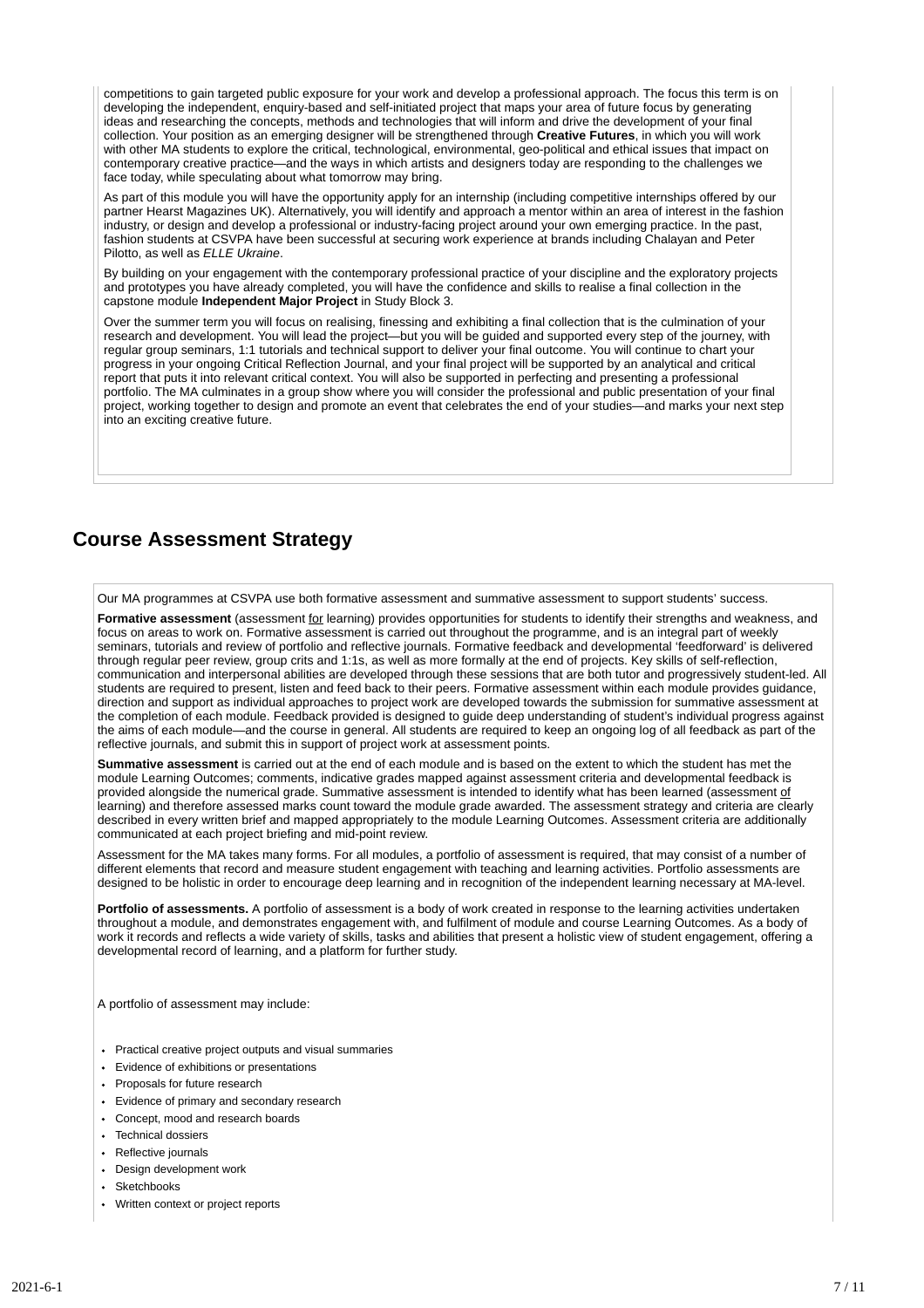- Oral presentations
- Critical essays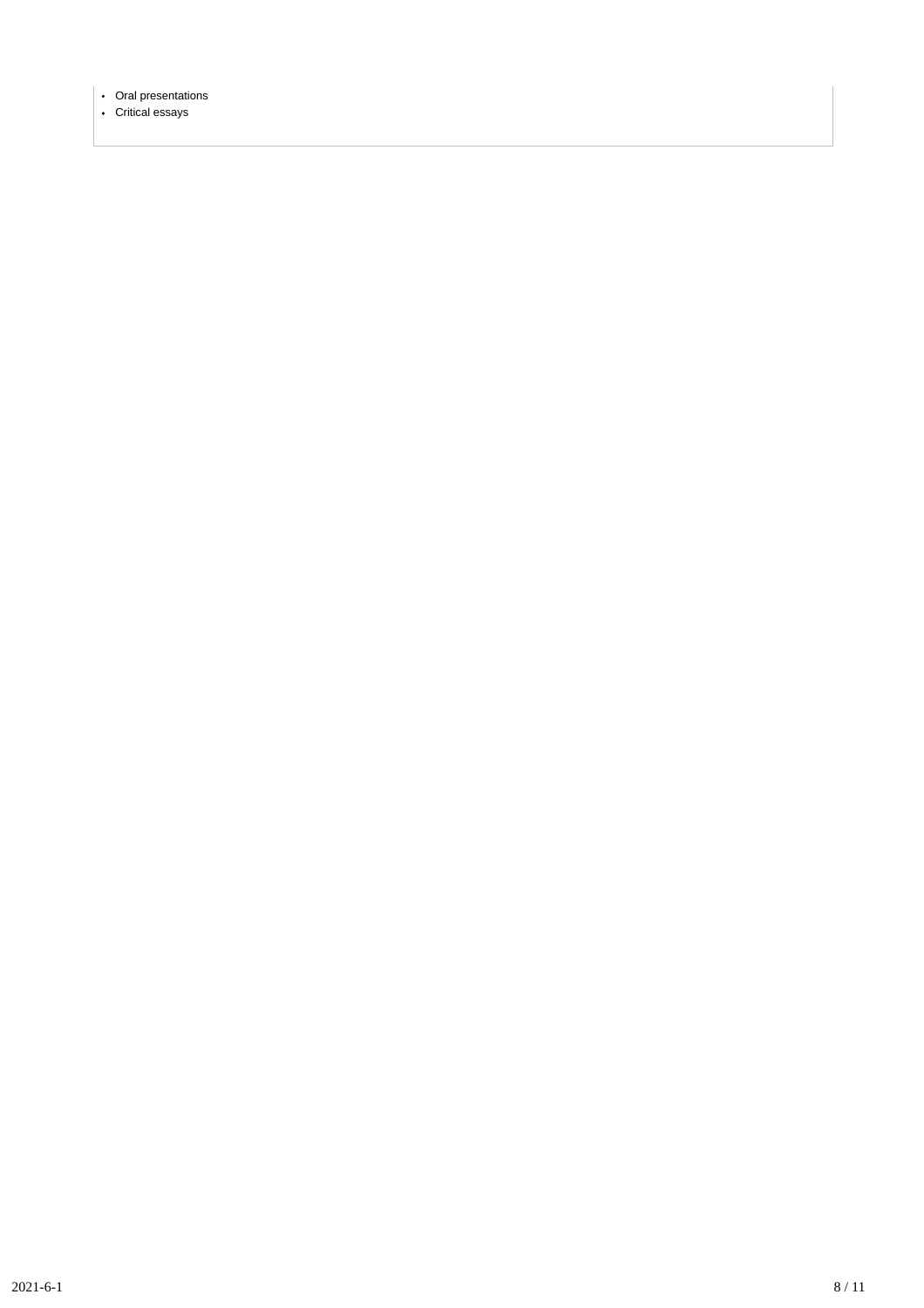# **Legacy TPA table**

| <b>Module</b><br>Code | Level | <b>Module Name</b>                      | <b>Credit</b> | <b>Semester</b> | Compulsory<br>(C) | Assessment<br>methods* |            | Contributing towards the Learning<br><b>Outcomes</b><br>(Taught (T), Practised (P) and/or Assessed |            |            |            |            |            |  |
|-----------------------|-------|-----------------------------------------|---------------|-----------------|-------------------|------------------------|------------|----------------------------------------------------------------------------------------------------|------------|------------|------------|------------|------------|--|
|                       |       |                                         |               |                 | Option            |                        | (A))       |                                                                                                    |            |            |            |            |            |  |
|                       |       |                                         |               | 1/2/3           | (O)               |                        | 1          | $\overline{2}$                                                                                     | 3          | 4          | 5          | 6          |            |  |
| <b>FAD710</b>         |       | Design 1:<br>Diagnosis &<br>Exploration | 40            | $\mathbf{1}$    | C                 | <b>PO</b>              | <b>TPA</b> | <b>TPA</b>                                                                                         | ТP         | <b>TPA</b> | ТP         | ТP         | TP         |  |
| AD720                 | 7     | <b>Research Practice</b>                | 20            |                 | C                 | PO. ES                 | <b>TPA</b> |                                                                                                    | <b>TPA</b> | TP         | <b>TPA</b> | ТP         | TP         |  |
| <b>FAD730</b>         | ⇁     | Design 2: Concept<br>& Development      | 40            | $\mathcal{P}$   | C                 | <b>PO</b>              | <b>TPA</b> | <b>TPA</b>                                                                                         | TP         | <b>TPA</b> |            | <b>TPA</b> |            |  |
| AD740                 | 7     | <b>Creative Futures</b>                 | 20            | 2               | С                 | PO: RE                 | <b>TPA</b> |                                                                                                    | <b>TPA</b> | <b>TPA</b> | <b>TPA</b> | ТP         | <b>TPA</b> |  |
| AD750                 | ⇁     | Independent Major<br>Project            | 60            | 3               | С                 | PO. ES                 | <b>TPA</b> | <b>TPA</b>                                                                                         | TPA        | <b>TPA</b> | <b>TPA</b> | <b>TPA</b> | <b>TPA</b> |  |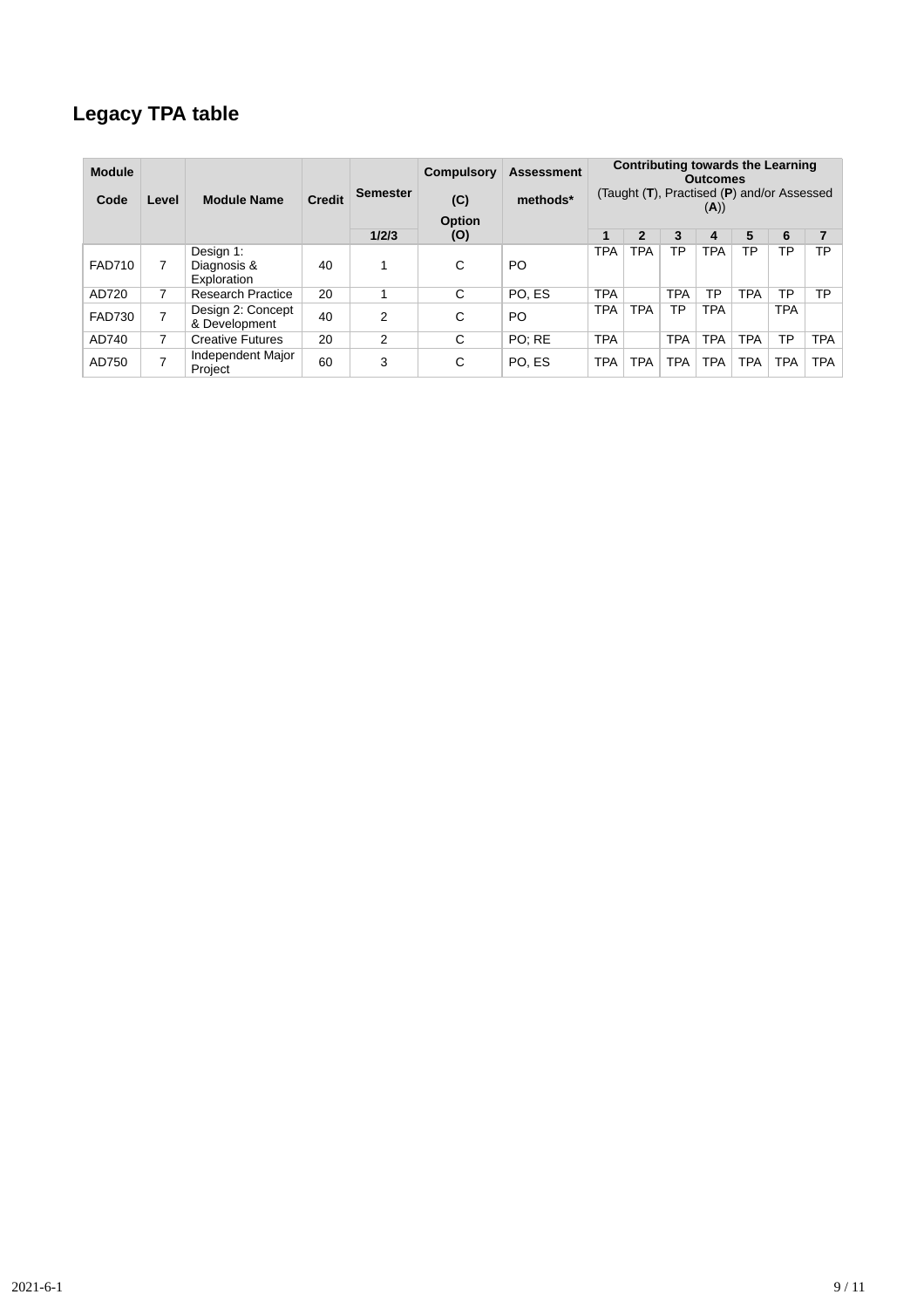# **Assessment Criteria**

| <b>Learning Outcome</b>                                                                                                                                |
|--------------------------------------------------------------------------------------------------------------------------------------------------------|
| 1. Conduct independent research and apply critical methodologies and scholarship to advance your practice                                              |
| 2. Master and deploy the necessary specialist and technical skills to realise and present outputs in an appropriate format and to professional stand   |
| 3. Develop a critical framework for your creative activity informed by current issues and debates shaping the practice of art and design.              |
| 4. Critically appraise information, methods, practices or arguments as the basis for innovative approaches to complex problem-solving and specul       |
| 5. Communicate complex information, persuasive argument and clear intention in appropriate visual, material, oral and written forms.                   |
|                                                                                                                                                        |
| 6. Articulate a high level of individual ambition, originality and entrepreneurial vision within your own pathway and in dialogue with wider contexts. |
|                                                                                                                                                        |